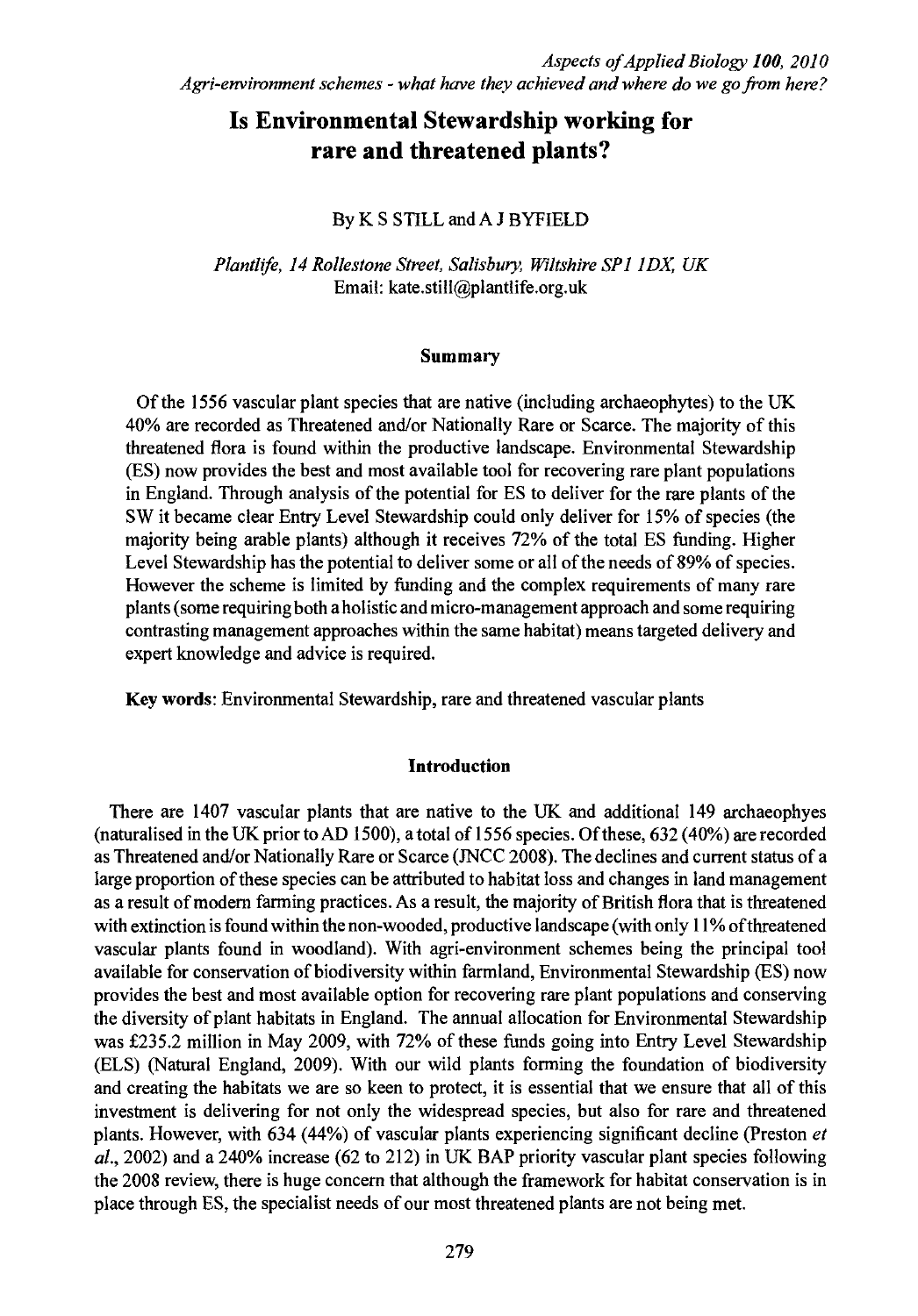It is understood that ELS has been designed as a broad and shallow scheme that aims to improve overall biodiversity within the farmed environment. We also appreciate that the scheme is being stretch to deliver multiple objectives in addition to conservation of biodiversity, such as enhancing landscape quality and protecting our natural resources. There is great concern, however, that the design of the scheme is so shallow and low-impact in order to achieve maximum farmer engagement that valuable habitat conservation is not being achieved. Entry Level Stewardship remains too focused on linear, boundary features, with minimum impact on farmers and minimum gain for biodiversity. Conversely, Higher Level Stewardship (HLS) holds the potential for both effective habitat and species conservation, but with such an imbalance of funds between the two tiers of the schemes, there is real concern that ES is not delivering sufficiently for rare and threatened plants.

This paper represents a predictive exercise, gauging how effective ES could be at saving rare plants within the farmed landscape, by identifying the needs of individual species and assessing how effectively these can be delivered by ES options. Some examples are then provided to test these predictions, although there is a considerable need for more extensive monitoring and gathering of evidence to really test if ES is delivering for rare plants in the field.

An additional outcome of this exercise is to highlight any specific management requirements of rare plants that are currently not being met by the existing ES options available, and to suggest prescriptions that could meet these species needs.

## Materials and Methods

This study focuses on the rare and threatened vascular plants of the south-west England region, for this area is thought to be representative of much of the country as a whole, inasmuch as it supports extensive areas of ancient, modern (i.e. post Parliamentary inclosure) and upland productive nonwooded landscapes.

A total of 319 taxa that are Nationally Rare, Nationally Scarce, Near Threatened and Threatened have been analysed (Preston *et al.*, 2002; JNCC, 2008)<sup>1</sup>. The environmental and management requirements of the individual species have been assessed and, where applicable, ES options have been identified that have the potential to meet the needs of these species (Natural England, 2008). For example:

- Corn Marigold (Chrysanthemum segetum) (VU) [Archaeophyte], is an annual species of annually or occasionally cultivated arable land, particularly light sandy or loamy soils. If well targeted there are options available within ELS and HLS that will meet the needs of this species. The options allocated to this species are EF11 uncropped cultivated margins for rare arable plants, and EF9/EF10 conservation headlands (harvested and unharvested) (both ELS); and HF20 cultivated fallow plots/margins for arable plants and HF14 unharvested conservation headlands (both HLS).
- $\bullet$ Borrer's Saltmarsh-grass (*Puccinellia fasciculata*) (VU) [Native], will benefit from moderate grazing of upper saltmarsh communities. This relatively simple holistic management approach can be provided under the HP5/6 maintenance/restoration of coastal salt marshes within HLS. There are no suitable options under ELS to manage this habitat.
- Pigmy Rush (Juncus pygmaeus) (EN) [Native], an annual species of seasonally-flooded trackways across heathlands on the Lizard peninsula, typically near the boundary of Tall Heath (serpentine or gabbro) and Short Heath (granite-derived loess). Survival largely dependant on trackway systems still being periodically rutted by vehicles, but will also benefit from wider grazing of the heathland matrix by cattle or ponies. ELS does not have the potential to meet the specialist needs of this species, nor provide wider management of the habitat in which

<sup>&#</sup>x27;The full species analysis spread-sheet is available on request, we were unable to include it with this paper due to a lack of space.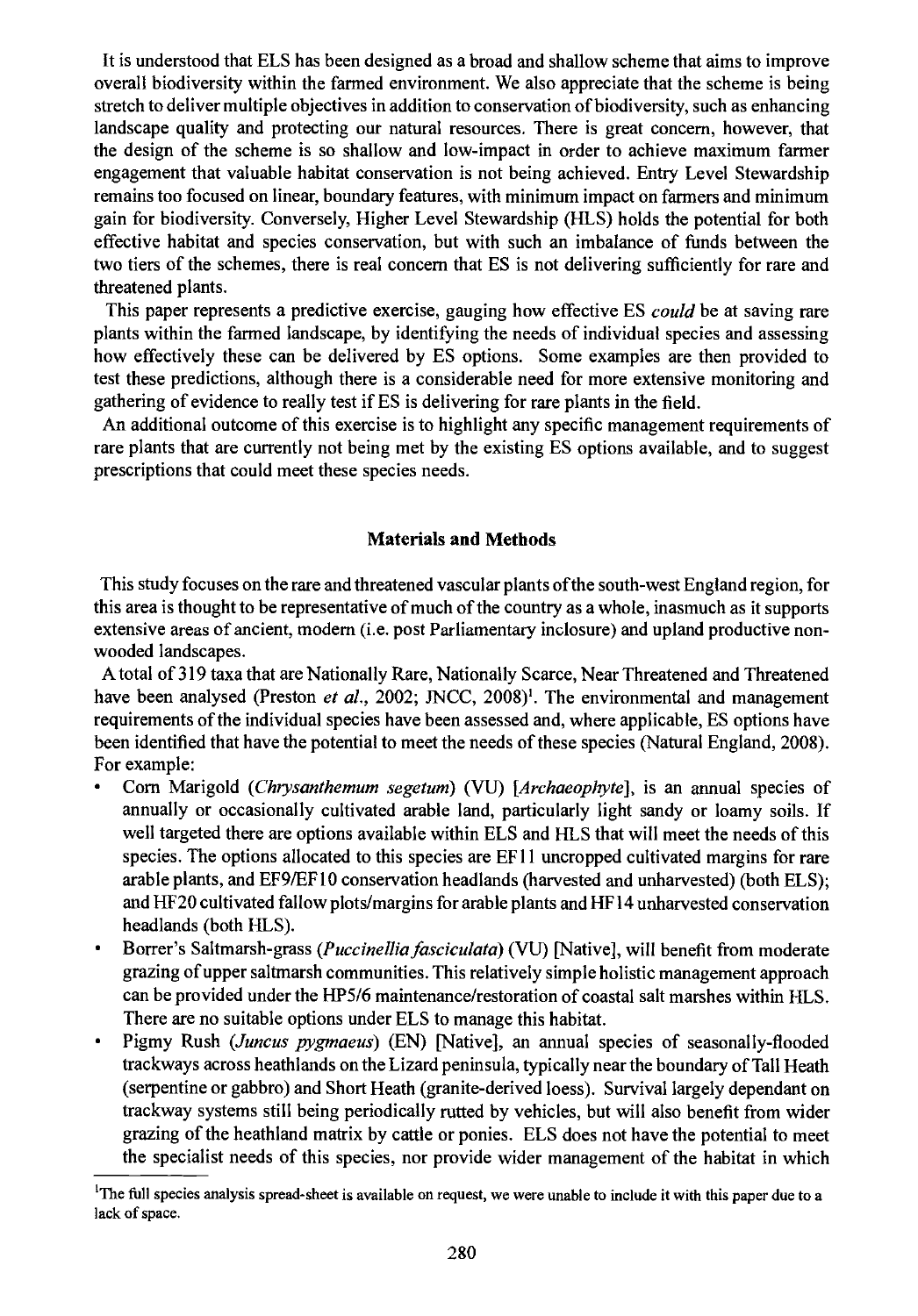it occurs. There are options within HLS, EK 15/16 maintenance/restoration of grassland for target features and H01/2 maintenance/restoration of lowland heathland that will provide the holistic grazing management of the wider habitat, but it is essential that within the HLS prescription there is also delivery of the micro-habitat requirements of this species (the regular use of trackways to provide the rutting required).

The first two species provide examples where essentially a single ES option could deliver the management needs, whereas the Pigmy Rush requires a more complex combination of options or management approaches in order to deliver both the holistic habitat management and species specific micro-habitat needs. As part of the overall analysis, this split of species with relatively simple needs compared with those with complex, multiple requirements has been drawn out.

Species that do not have the potential to be conserved through an ES scheme nor will benefit from any specific management have also been identified. For example, Maidenhair Fern (Adiantum capillus-veneris) (NS) [Native], occurs in damp caves and oozing sea cliffs, on limestone: accordingly, it is deemed to require no specific management.

#### Results

## Can Environmental Stewardship deliver for rare and threatened plants?

Of the 319 species that were analysed 32 (10%) are found in self-regulating habitats such as sea cliffs, on beaches and within deeply shaded, or naturally open, woodland. Therefore the core populations of these plants do not require, nor would particularly benefit from, any specific management within an ES scheme. It is essential however the habitats within which they occur remain protected, for example from damage due to overuse by humans. The 32 species are as follows:

| Adiantum capillus-veneris              | Limonium recurvum                        |
|----------------------------------------|------------------------------------------|
| Asplenium trichomanes ssp. pachyrachis | Matthiola sinuata                        |
| Brassica oleracea                      | Meconopsis cambrica                      |
| Calystegia sepium ssp. roseata         | Mespilus germanica                       |
| Carex muricata ssp. muricata           | Monotropa hypopitys                      |
| Centaurium tenuiflorum                 | Neottia nidus-avis                       |
| Cephalanthera damasonium               | Parapholis incurva                       |
| Coincya wrightii                       | Polygonum maritimum                      |
| Cystopteris diaphana                   | Potamogeton nodosus                      |
| Draha muralis                          | Ranunculus pencillatus ssp. pencilllatus |
| Epipactis leptochila                   | Rumex rupestris                          |
| Hymenophyllum wilsonii                 | Salsola kali ssp. kali                   |
| Inula crithmoides                      | Silene nutans                            |
| Isatis tinctoria                       | Tilia platyphyllos                       |
| Lathryus japonicus                     | Trichomanes speciosum                    |
| Leucojum aestivum ssp. aestivum        | Zostera marina                           |

In addition there are four woodland species (Bromopsis benekenii, Helleborusfoetidus, Hordelymus europaeus and Melittis melissophyllum) that due to the types of woodland within which they occur are more likely to benefit from a Woodland Grand Scheme (WGS) rather than ES.

Therefore, excluding the 36 species detailed above, it was identified that ES had the potential to deliver some or all of the needs of 283 (89%) species, potentially improving their chances of survival within the managed productive landscape.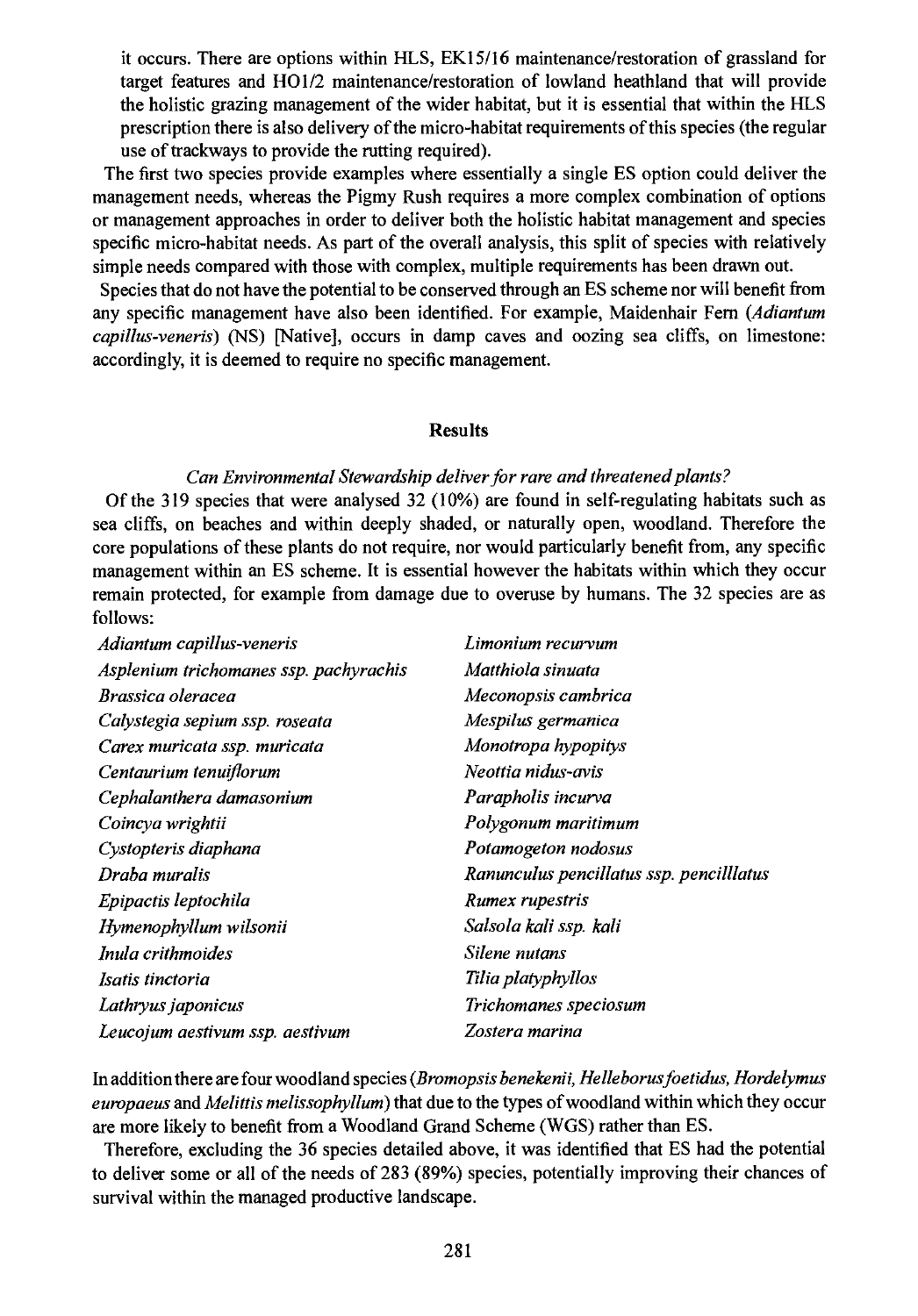Of the 283 species that could benefit from management under an ES management agreement, only 49 (17%) have the potential to have some or all of their management requirements met by an Entry Level Stewardship scheme option. Furthermore, it is important to note that the suitable management prescriptions available under ELS are equally, if not better, met by HLS scheme options. Of the 234 remaining species that could only be managed under an HLS agreement, 32 plants would require a more complex prescription of multiple management techniques (both micro and holistic) with some requiring capital works options (noted as FILS+) (Fig. 1).



Fig 1. The potential for ES to deliver the management requirements of rare and threatened plants - the split between the two tiers of the scheme.

Of the 49 species that have the potential to be conserved via management under an ELS scheme 82% are arable plants that benefit from the specific group of cultivated margin options. The majority of these arable species are archeophytes (73%) with only 11 arable species being native to the UK (Figs  $2 & 3$ ).

| Adonis annua (arc)               | Chenopodium bonus-<br>henricus (arc) | Fumaria purpurea (nat)          | Misopates orontium<br>(arc)             |
|----------------------------------|--------------------------------------|---------------------------------|-----------------------------------------|
| Anagallis arvensis               | Chenopodium murale                   | Fumaria vaillantii (arc)        | Myosurus minimus                        |
| ssp. foemina (arc)               | (arc)                                |                                 | (nat)                                   |
| Anthemis arvensis                | Chenopodium urbicum                  | Galeopsis angustifolia          | Papaver argemone                        |
| (arc)                            | (arc)                                | (arc)                           | (arc)                                   |
| Anthemis cotula                  | Chrysanthemum segetum                | Galeopsis speciosa (arc)        | Ranunculus arvensis                     |
| (arc)                            | (arc)                                |                                 | (arc)                                   |
| Apera spica-venti                | Euphorbia exigua (arc)               | Galium tricornutum              | Scandix pecten-veneris                  |
| (arc)                            |                                      | (arc)                           | (arc)                                   |
| Briza minor (arc)                | Filago pyramidata (arc)              | Gastridium ventricosum<br>(nat) | Scleranthus annuus<br>(nat)             |
| <b>Bromus secalinus</b><br>(arc) | Filago vulgaris (nat)                | Lathyrus aphaca (nat)           | Scleranthus annuus<br>ssp. annuus (nat) |
| <b>Bupleurum</b>                 | Fumaria muralis ssp.                 | Lithospermum arvense            | Silene gallica (arc)                    |
| rotundifolium (arc)              | neglecta (nat)                       | (arc)                           |                                         |
| Camelina sativa<br>(arc)         | Fumaria occidentalis<br>(nat)        | Lolium temulentum (arc)         | <i>Vicia parviflora (nat)</i>           |
| Carum carvi (arc)                | Fumaria parviflora (arc)             | Lythrum hyssopifolium<br>(arc)  | Viola tricolor ssp.<br>tricolor (nat)   |

Fig. 2. Forty arable species that would benefit from cultivated margin options under ELS when occurring within the arable habitat. (arc  $-$  archaeophyte, nat  $-$  native).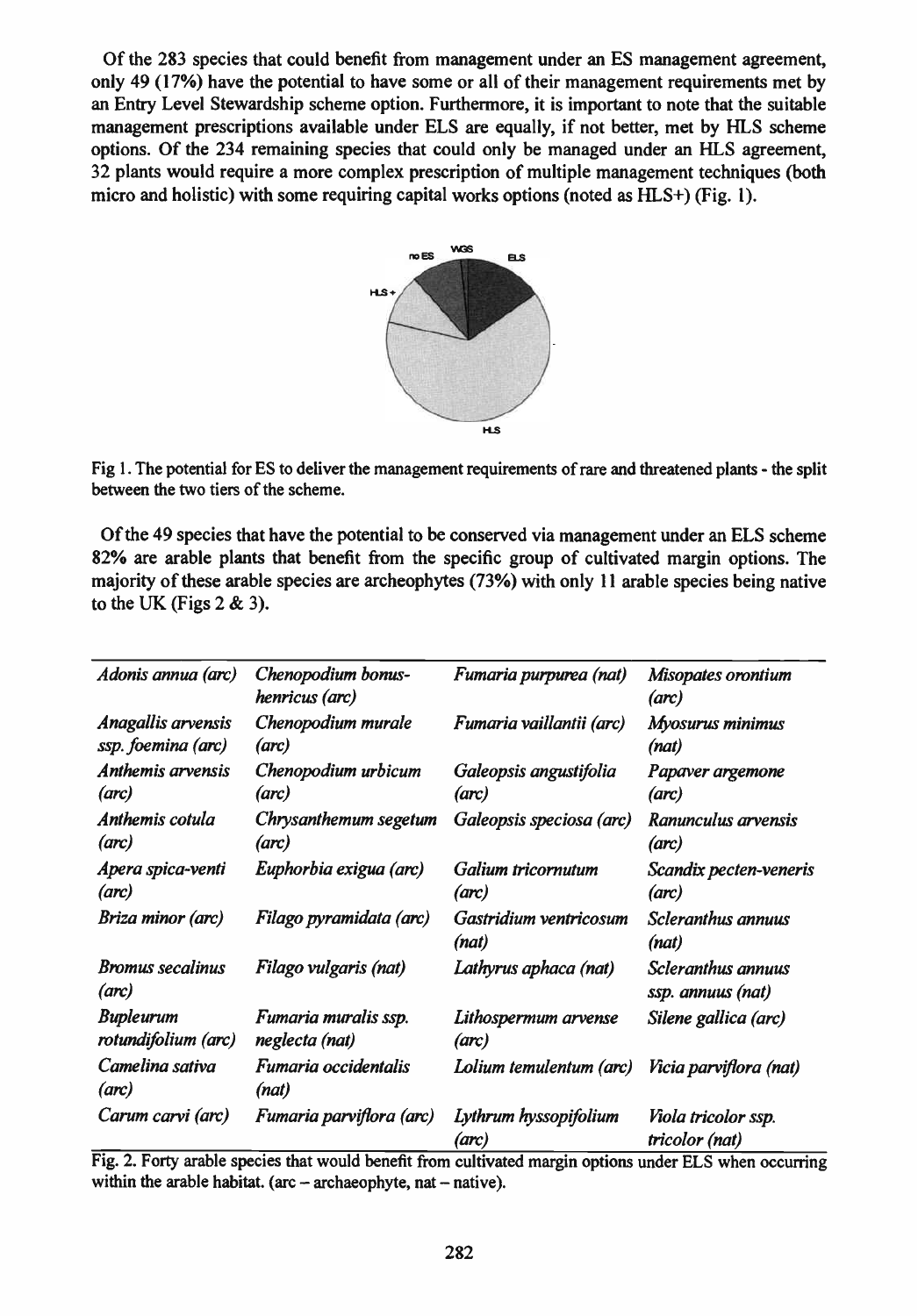

Fig. 3. The potential for ELS and HLS to deliver for native and non-native rare and threatened vascular plant species of SW England.

The remaining nine non-arable plants would only benefit in part from management under ELS, this being management of boundary features (hedge bases and ditches) (Fig. 4). It should be noted that although suitable management options are available under ELS, there is a high level of targeting required to ensure they are located at sites holding the plant populations that are at the greatest risk. Therefore targeted advice and guidance is required.

| Callitriche truncata (nat) - ditch                                              | Arum italicum ssp. neglectum (nat) - Fallopia<br>hedge | dumetorum<br>(nat)<br>$\overline{\phantom{a}}$<br>hedgebank             |
|---------------------------------------------------------------------------------|--------------------------------------------------------|-------------------------------------------------------------------------|
| Mentha suaveolens (nat) - ditch                                                 | Geranium purpureum (nat) – hedge                       | Nepeta cataria (arc) – hedgebank                                        |
| Allium ampeloprasum $(\text{arc})$ – hedge Pyrus cordata $(\text{nat})$ – hedge |                                                        | devoniensis<br>Sorbus<br>(nat)<br>$\overline{\phantom{0}}$<br>hedgebank |

Fig. 4. Nine species that would benefit in part from management of boundary features within options under ELS - either ditch, hedgerow or hedgebank management.



Fig. 5. The split of habitat options under ELS that would meet the management requirements of native and non-native species.

## Meeting the management needs of rare and threatened plants

Of the 283 species that can benefit from ES, 81% occur largely in a single habitat type whereas 17% occur in two types of habitat and 2% (five plants) can crop up in three different habitat types. Therefore for advisors and landowners to understand how to provide the correct management conditions for these species across the landscape, far more detailed species information needs to be made easily available. In addition at least 32 species would require a secondary level ofmicro-habitat management either via capital works options (e.g. scrape creation, pond creation and restoration and scrub and bracken management) or additional site-specific management prescriptions written into an agreement via an ES advisor. A significant proportion of grassland, heathland and fenland species would also benefit specifically from the cattle grazing supplement.

Two particular management requirements were identified that are currently not permitted or not suitably available under HLS scheme options. Thirty species require heavy prolonged levels of grazing in order to create ruts and poached areas during winter. For example: Ranunculus tripartitus requires long continuity (over years) of heavy grazing by cattle or ponies, potentially all year round, of damp mildly acid grasslands on heaths and commons; it also benefits from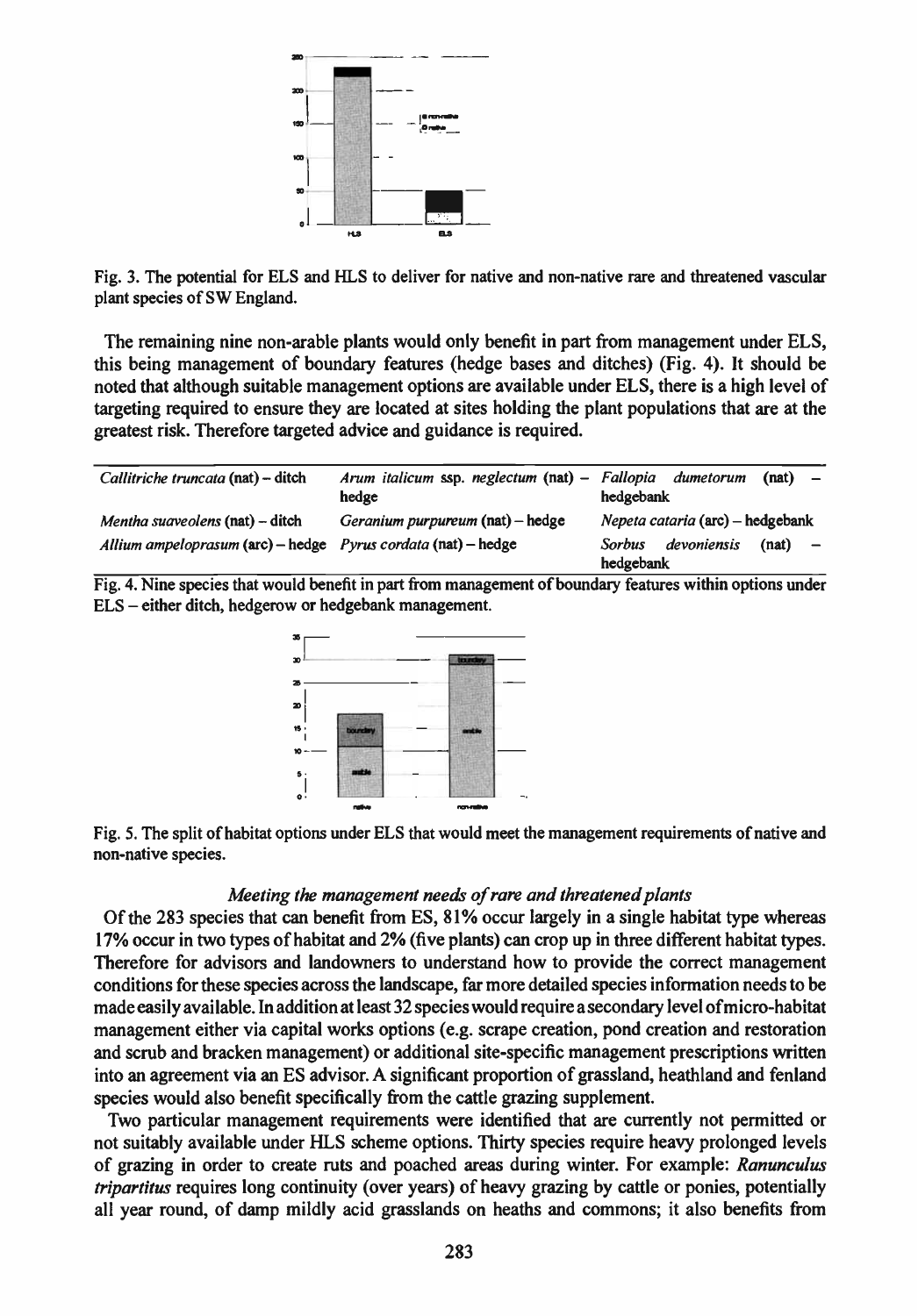occasional rutting / poaching of seasonally flooded trackways, shallow pools and hollows. The plant particularly favours well trampled 'pinch points'.

Secondly, 23 species require regular ground disturbance which may be in addition to one off scrapes provided under capital items, or in some cases the creation of scrapes would be too extreme and lighter levels of disturbance is required. For example: Hypochaeris glabra requires periodic disturbance of sandy soils in heathland districts (e.g. Purbeck) and on coastal dunes; it often performs well in reverting / fallow arable; permanent grassland sites would benefit from periodic cultivation and moderate to high levels of grazing by cattle or ponies.

#### Environmental Stewardship – are rare plants getting value for money?

Based on £235.2 million annual value of ES from May 2009 (Natural England 2009), the split of spend between ELS and HLS is 72% to 28%. It is understood that the conservation of biodiversity it only one of five ES objectives, and that rare and threatened plants are just one element of biodiversity as a whole. However, to illustrate the imbalance of funds compared with potential for delivery if you consider only 15% of rare and threatened species having the potential to benefit from ELS, this would effectively equate to an annual investment of  $£3.47$  million per species, almost 12.5 times the level of funding available to the remaining, predominantly native, group of plants that can benefit from management under HLS. In addition to this, less than 5% of agreement holders have been adopting the cultivated margins (Boatman et al. 2007) that can deliver for the majority of rare plants under ELS, thus further tipping the balance. It is important to note that this imbalance with plants is likely to similarly apply to animals as well, with most of our rarer birds and butterflies relying on quality semi-natural habitats that can be better delivered by HLS. Accordingly, whilst HLS is clearly far better equipped to deliver rare species conservation, the imbalance in funds puts limits on delivery.

#### Discussion

#### Entry Level Stewardship and rare and threatened plant conservation

It is understood that the intention of ELS is to provide a widespread improvement in overall biodiversity with largely common species benefiting from the management prescriptions delivered due to the lack of targeting or management advice. But with such high levels of funding being allocated to the scheme it remains disappointing that only 15% of the rare and threatened species analysed in this study have the potential to benefit, and the conservation of these would in most instances be better delivered by HLS. In short, habitat management under the higher tier scheme has the potential to deliver for both the rare and threatened, as well as widespread and common species. Rare plants of the arable habitat are clearly the one group that can benefit from ELS management with arable plants making up 82% of the group of species that could benefit from management under this scheme. We are, however, still faced with the ongoing problem that the options that can meet the needs of this relatively small group of species have received low uptake by farmers with less than 5% of schemes including appropriate cultivated margins (Boatman et al., 2007). However, where cultivated margin options have been targeted towards rare species and high quality communities the results have been impressive. For example, the successful conservation of Cotswold Pennycress (*Thlaspi perfoliatum*) within an EF11 cultivated, uncropped margin option in its last remaining arable site at a farm in Upper Strensham in Worcestershire resulted in the appearance of thousands of plants. Nevertheless, all other extant populations of Cotswold Pennycress occur in other disturbed habitats such as small borrow pits, quarries, railway cuttings and tracksides that require heavy grazing and physical disturbance to retain open areas allowing the development of self-sustaining populations of the species. Such habitat management can only be delivered within HLS.

If it is accepted that arable plants are the only group of rare plants that can be most effectively delivered by ELS, then continued effort is required to encourage farmers to choose the high value cultivated margins that allow natural vegetation to regenerate, through provision of advice on site selection, improved guidance for weed management, and increasing the points value associated to these cultivated options.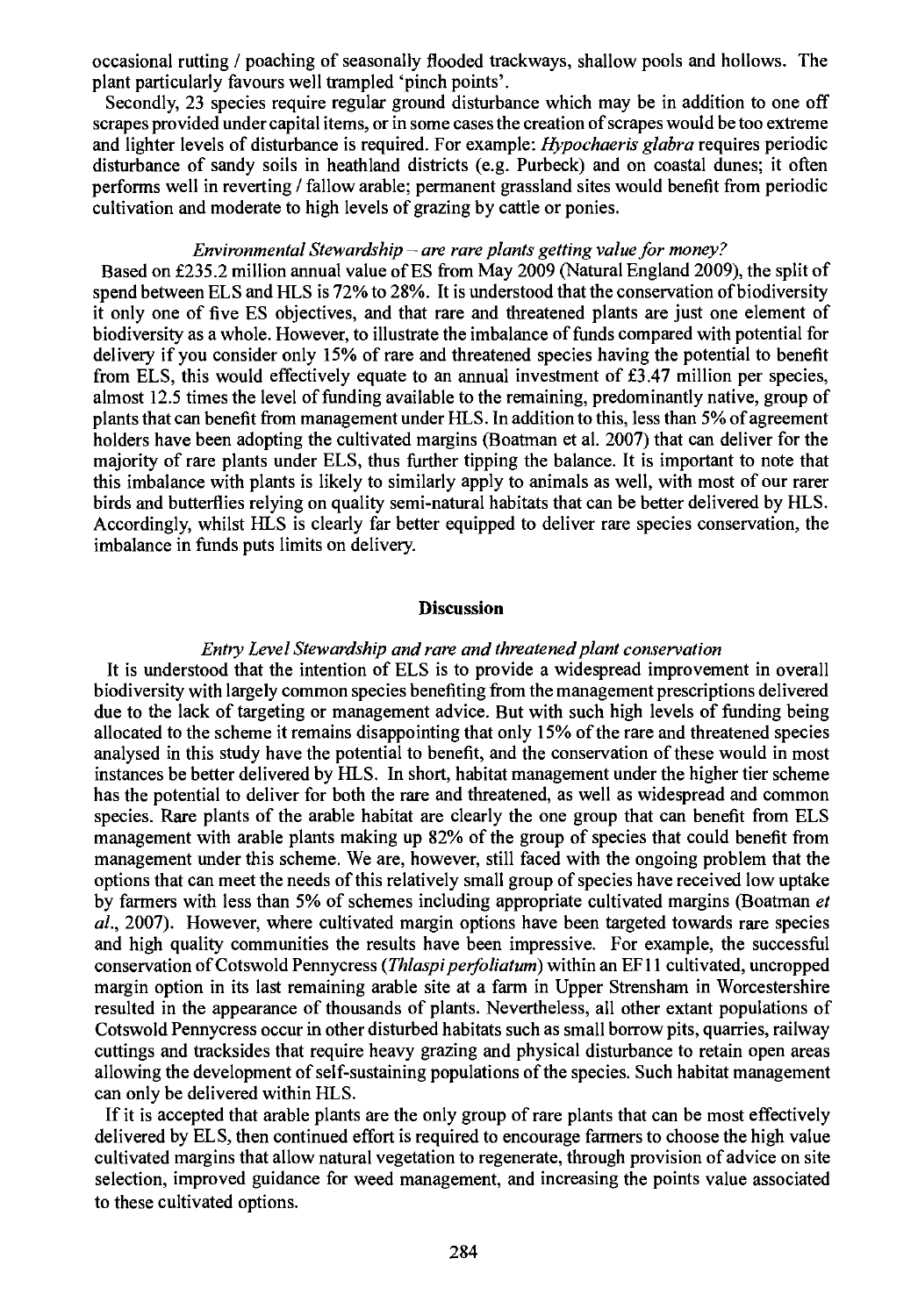# Higher Level Stewardship and rare and threatened plant conservation

On paper Higher Level Stewardship has good potential to meet the management requirements of many rare and threatened plants. However there remain three key areas that limit its delivery:

- 1. Limited funding
- 2. Need for targeted delivery supported by expert advice
- 3. Complexity of species management, with some requiring both a holistic wider habitat approach combined with additional micro-habitat needs. It is also not always possible to take a uniform habitat approach with multiple species within a single habitat requiring contrasting management approaches.

# Limited funding

The limitations on HLS funding in comparison to ELS has constrained the delivery of this more productive scheme, exacerbated by often complex and, at times unattainable, entry requirements. A high level of flexibility has been built into HLS and the finite number of agreements due to limited funds, has resulted in the scheme's potential not being maximised to ensure priority species are being conserved within targeted habitats. Two key areas need addressing: firstly the ability for multiple land holdings to group together under one agreement in order to ensure more cohesive delivery across a landscape. Secondly, the scheme currently offers the potential to fill the gap between ELS and a full, multi-objective HLS agreement, allowing targeted priority species and habitat needs to be met via more tailored option prescription. Landowners and advisors need to be prepared to test the scheme in order for it to deliver on wider scale for biodiversity. However, the limits on funding and pressures on NE staff have constrained this kind of dynamic use of the scheme.

## Targeted delivery and expert advice

The HLS scheme is largely focused around habitat management, with species conservation often only a secondary concern. There is good potential to provide guidance on delivering for groups of priority species so that habitat management is better focused at the quality of the vegetation being restored or maintained, rather than just the quantity of habitat under agreement. Indicators of success are often focused around species delivery; therefore there is a need to ensure advisors have the knowledge and expertise to develop habitat prescriptions that can meet multiple species needs.

Threatened arable plants can be quite successfully grouped within their priority arable habitat depending on their preferred soil type and germination timing, allowing expert guidance to be targeted at priority communities. However this expert knowledge needs to be easily accessible to advisors and they need to have the knowledge on how to implement it on the ground. For example, at some arable plant sites prescriptions have historically been to highly focussed on delivering the correct management year-on-year for particular species, with the result that the quality of the habitat has suffered as farmers and advisors have not had the knowledge required to adjust the management approach to ensure both the diversity of priority species and the wider plant community are being managed successfully (e.g. spring germinating species unable to tolerate continual autumn cultivation and excessive pernicious weed burdens building up due to a lack of weed control via rotation, herbicide use or topping). This kind of on the ground fine tuning relies on knowledge, regular monitoring and a long-term commitment to manage quality habitat. There is the potential to provide similar guidance for other groups of species within grassland, heathland and woodland, ensuring a species focused approach to habitat conservation: thus species of tightly grazed acid grassland within heathland (such as Chamomile (Chamaemelum nobile) may not benefit from HLS schemes where grazing intensities are low over an extensive area .

## Complexity of species management

The species analysis for this study highlights the fundamental fact that meeting the needs of rare and threatened plants is often highly complex. Two key aspect need to be addressed: firstly that